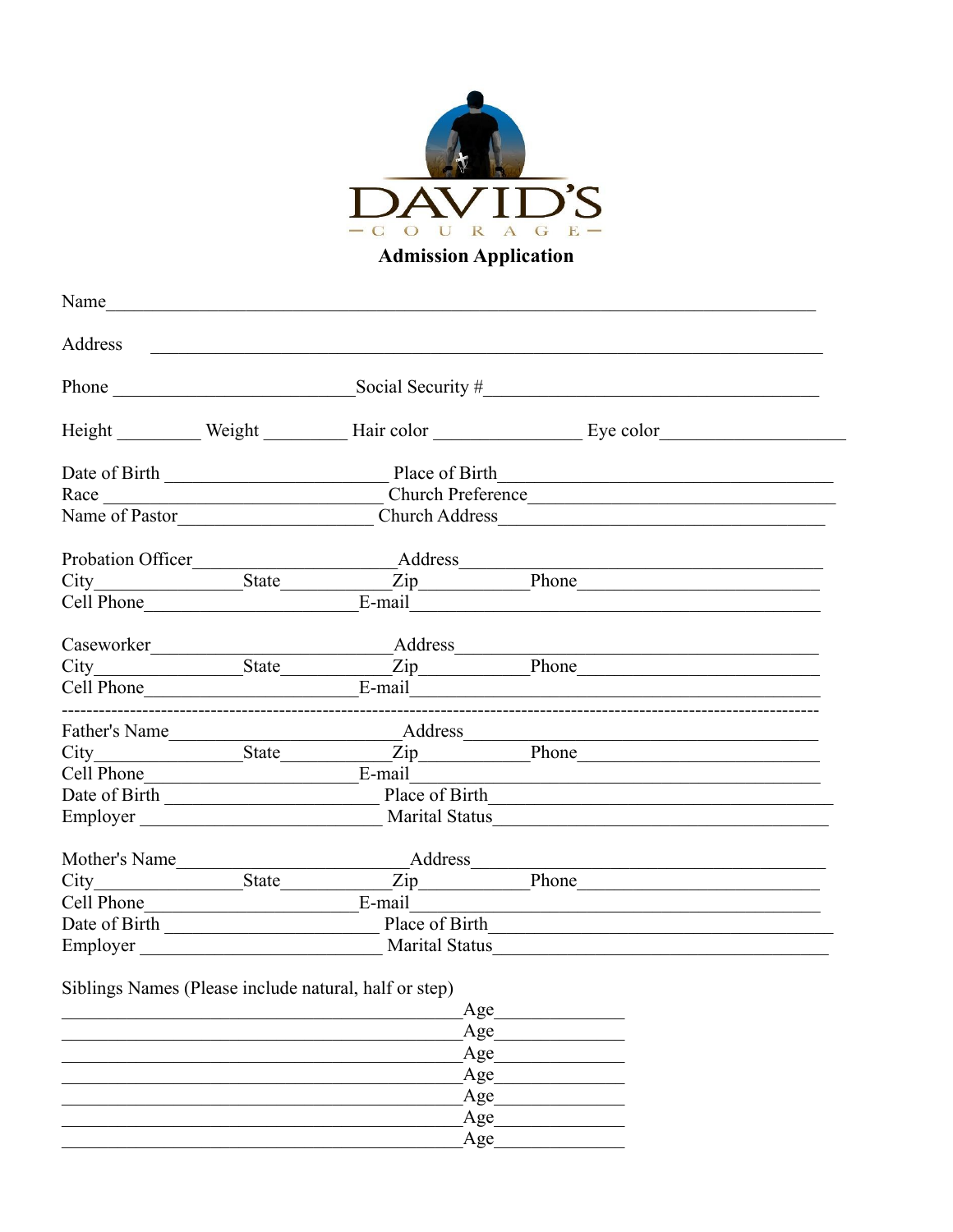| Relatives Who Live Near (Grandparents, aunts, uncles, spouse, etc.) |              |  |
|---------------------------------------------------------------------|--------------|--|
|                                                                     | Relationship |  |
|                                                                     | Relationship |  |
|                                                                     | Relationship |  |
|                                                                     | Relationship |  |

Visitors Wanted

| Relationship |  |
|--------------|--|
| Relationship |  |
| Relationship |  |
| Relationship |  |
| Relationship |  |
| Relationship |  |

### **Psychological Information (Please attach any copies of testing available)**

| Have you ever received psychological testing or counseling?<br>If yes, when and with whom                                               |  |  |
|-----------------------------------------------------------------------------------------------------------------------------------------|--|--|
|                                                                                                                                         |  |  |
| If a Diagnosis was given, what was it?                                                                                                  |  |  |
| Have you ever been hospitalized for psychological or drug/alcohol treatment?<br>If yes, when and where                                  |  |  |
| What Diagnosis was given at this time?<br>What follow-up treatment was recommended?<br>Did you follow through with the recommendations? |  |  |

#### **Family History of Problems**

Family members with emotional, behavioral, criminal, medical or physical problems;

| Problems      |          |
|---------------|----------|
| If yes, whom? |          |
| If yes, whom? |          |
|               | Problems |

#### **School Information**

| Last School Attended |                                                       |  |  |
|----------------------|-------------------------------------------------------|--|--|
| Last Grade Completed | <b>J</b> ate                                          |  |  |
|                      | Did you receive an Individual Education Program (IEP) |  |  |

### **Please Attach School Records, As Part of This Admission Process**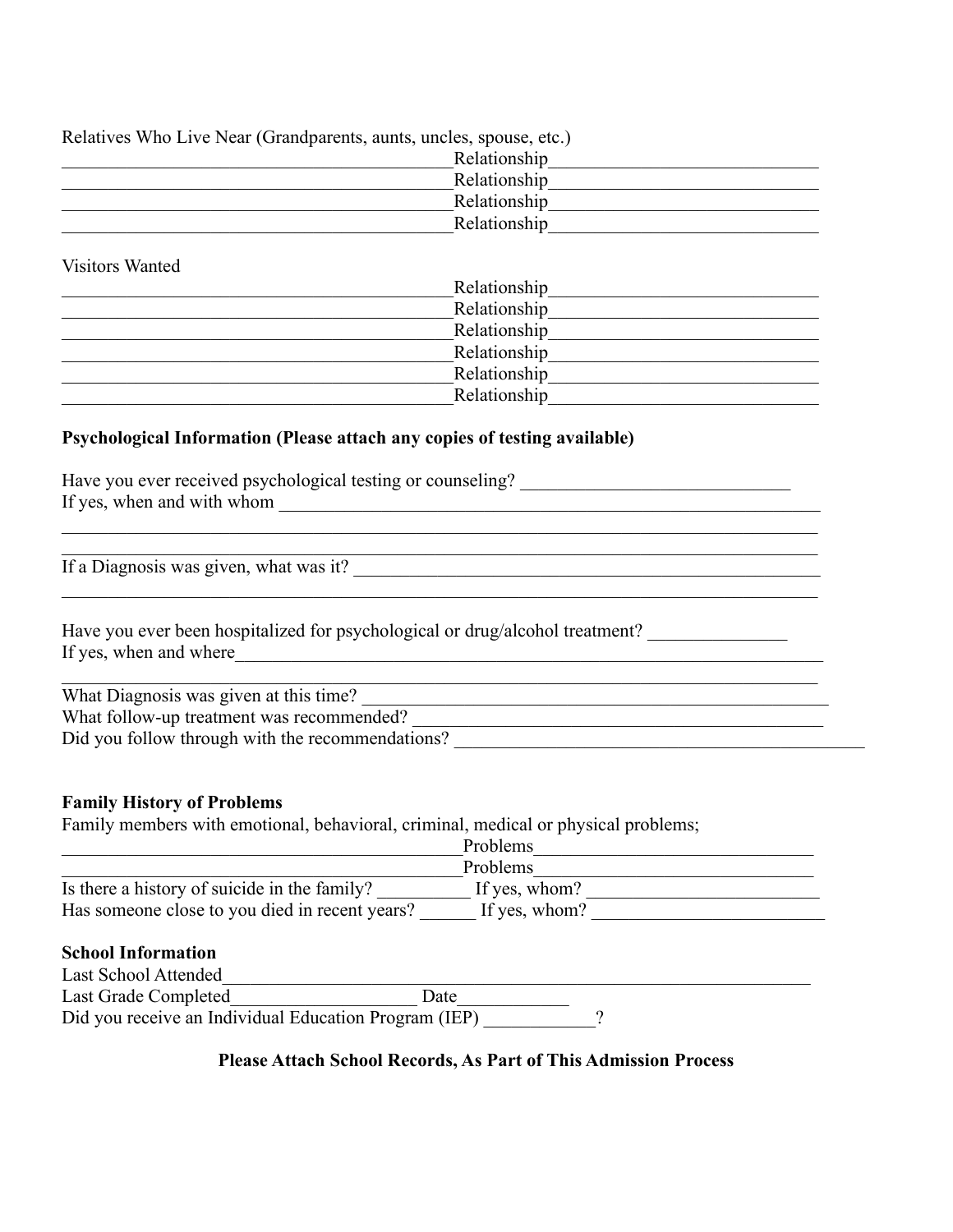### **Medical Information**

| Major illnesses, accidents or surgeries                                                                                                                                                                                    |
|----------------------------------------------------------------------------------------------------------------------------------------------------------------------------------------------------------------------------|
|                                                                                                                                                                                                                            |
|                                                                                                                                                                                                                            |
|                                                                                                                                                                                                                            |
| Corrective Glasses? ___________ Date of Last Eye Exam____________________________<br>Optician Name                                                                                                                         |
| Date of Last Dental Exam_____<br>Dentist Name                                                                                                                                                                              |
| Please include all records along with immunization records                                                                                                                                                                 |
| <b>Developmental History</b><br>Is there a history of sleepwalking or serious nightmares? If yes, which?                                                                                                                   |
|                                                                                                                                                                                                                            |
| Have you ever molested or been accused of molesting someone else? __________________________________<br><u> 1990 - Johann Stein, mars an de ferrer en de ferrer en deur de ferrer en deur de ferrer en de ferrer en de</u> |
| <b>Additional Information</b>                                                                                                                                                                                              |
| Please answer the following, giving details                                                                                                                                                                                |
| Have you used alcohol?<br>To what degree? Frequency? Quantity?                                                                                                                                                             |
| Have you used drugs?                                                                                                                                                                                                       |
| List all drugs' that you have used<br><u> 1989 - John Stein, Amerikaansk politiker (* 1958)</u>                                                                                                                            |
| To what degree? Frequency? Quantity?                                                                                                                                                                                       |
| Have you ever attempted suicide?                                                                                                                                                                                           |
| If yes, give details                                                                                                                                                                                                       |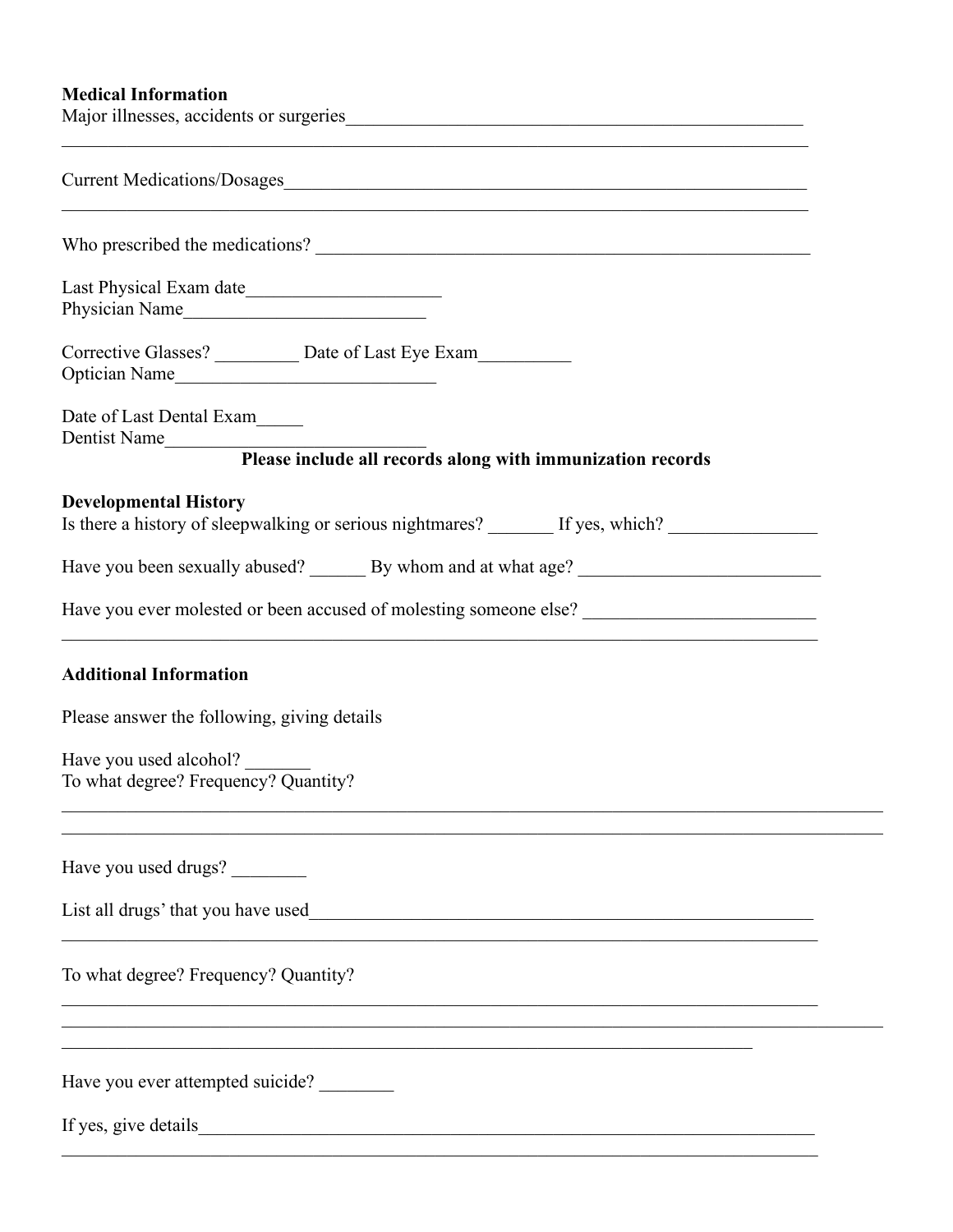| Have you ever set fires?                                                                                                                                                                                                      |
|-------------------------------------------------------------------------------------------------------------------------------------------------------------------------------------------------------------------------------|
| If yes, give details such a set of the set of the set of the set of the set of the set of the set of the set of the set of the set of the set of the set of the set of the set of the set of the set of the set of the set of |
| Do you have legal problems or active warrants?                                                                                                                                                                                |
| <u> 1980 - An t-Alban Alban a chuid ann an t-Alban ann an t-Alban ann an t-Alban ann an t-Alban ann an t-Alban an</u>                                                                                                         |
| ,我们也不能在这里的时候,我们也不能在这里的时候,我们也不能会在这里的时候,我们也不能会在这里的时候,我们也不能会在这里的时候,我们也不能会在这里的时候,我们也<br>Have you been physically abused?                                                                                                          |
|                                                                                                                                                                                                                               |
| Have you been emotionally abused?                                                                                                                                                                                             |
| ,我们也不能在这里的时候,我们也不能在这里的时候,我们也不能不能不能不能不能不能不能不能不能不能不能不能不能不能不能。""我们的是,我们也不能不能不能不能不能不                                                                                                                                              |
| <u> 1989 - Johann John Barn, mars ann an t-Amhainn an t-Amhainn an t-Amhainn an t-Amhainn an t-Amhainn an t-Amhai</u><br>Have you ever been sexually abused?                                                                  |
| If yes, by who                                                                                                                                                                                                                |
| Have you ever been charged with sexual perpetration?                                                                                                                                                                          |
|                                                                                                                                                                                                                               |
| Have you ever been convicted of a violent offense?                                                                                                                                                                            |
| If yes, give details                                                                                                                                                                                                          |
| Have you been physically violent?                                                                                                                                                                                             |
| If yes, give details (violent towards people, property, animals, etc.)                                                                                                                                                        |
|                                                                                                                                                                                                                               |
|                                                                                                                                                                                                                               |
| List three $(3)$ strengths                                                                                                                                                                                                    |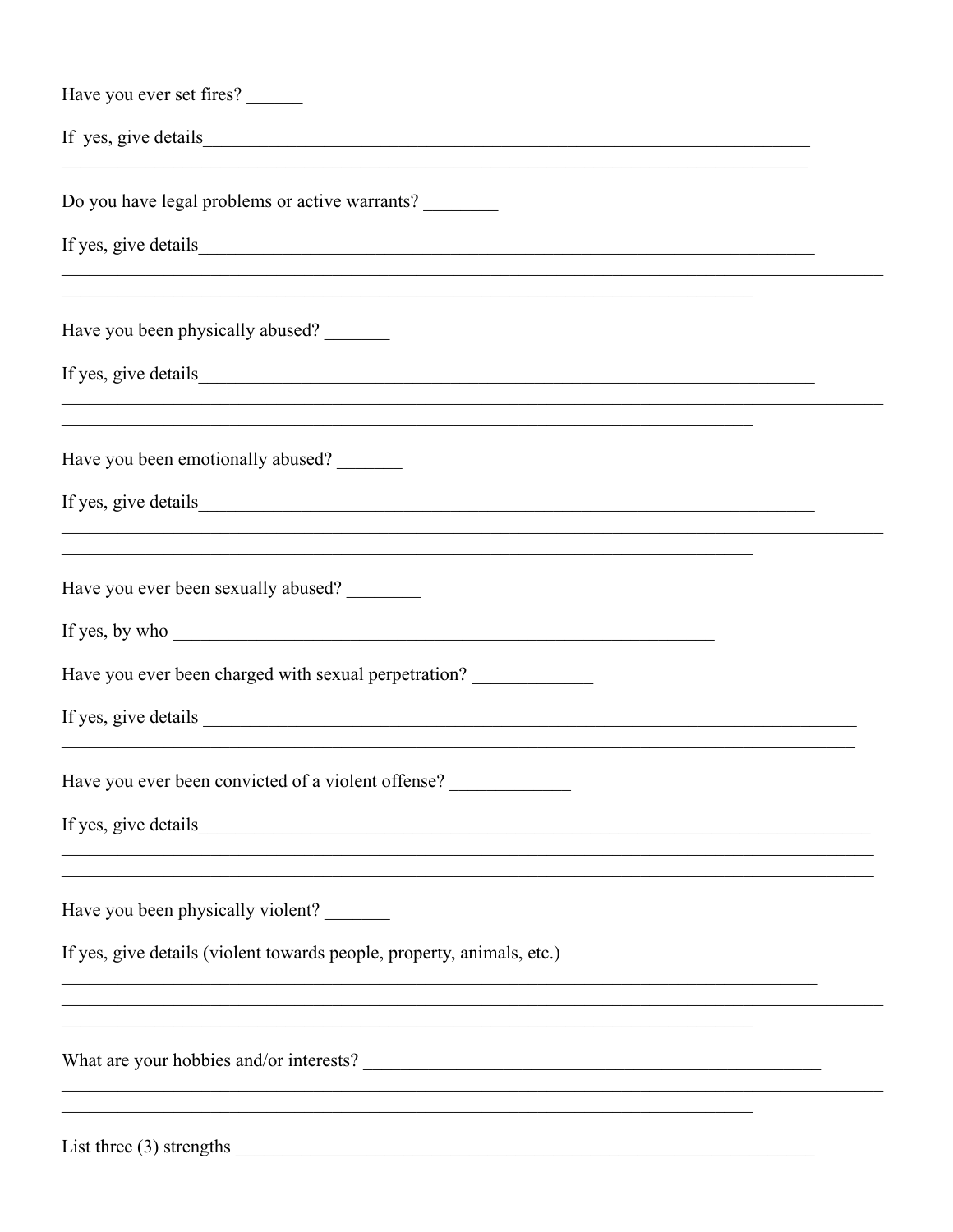| What is expected for future education and/or employment? |                                                                                                                                                                                 |  |
|----------------------------------------------------------|---------------------------------------------------------------------------------------------------------------------------------------------------------------------------------|--|
|                                                          | have filled out this application personally and truthfully and<br>understand that all information can and will be shared with all professional parties involved in my recovery. |  |
| Signature:                                               | Date:                                                                                                                                                                           |  |

# **Thank you for taking the time to fill this out, so we may better serve you!**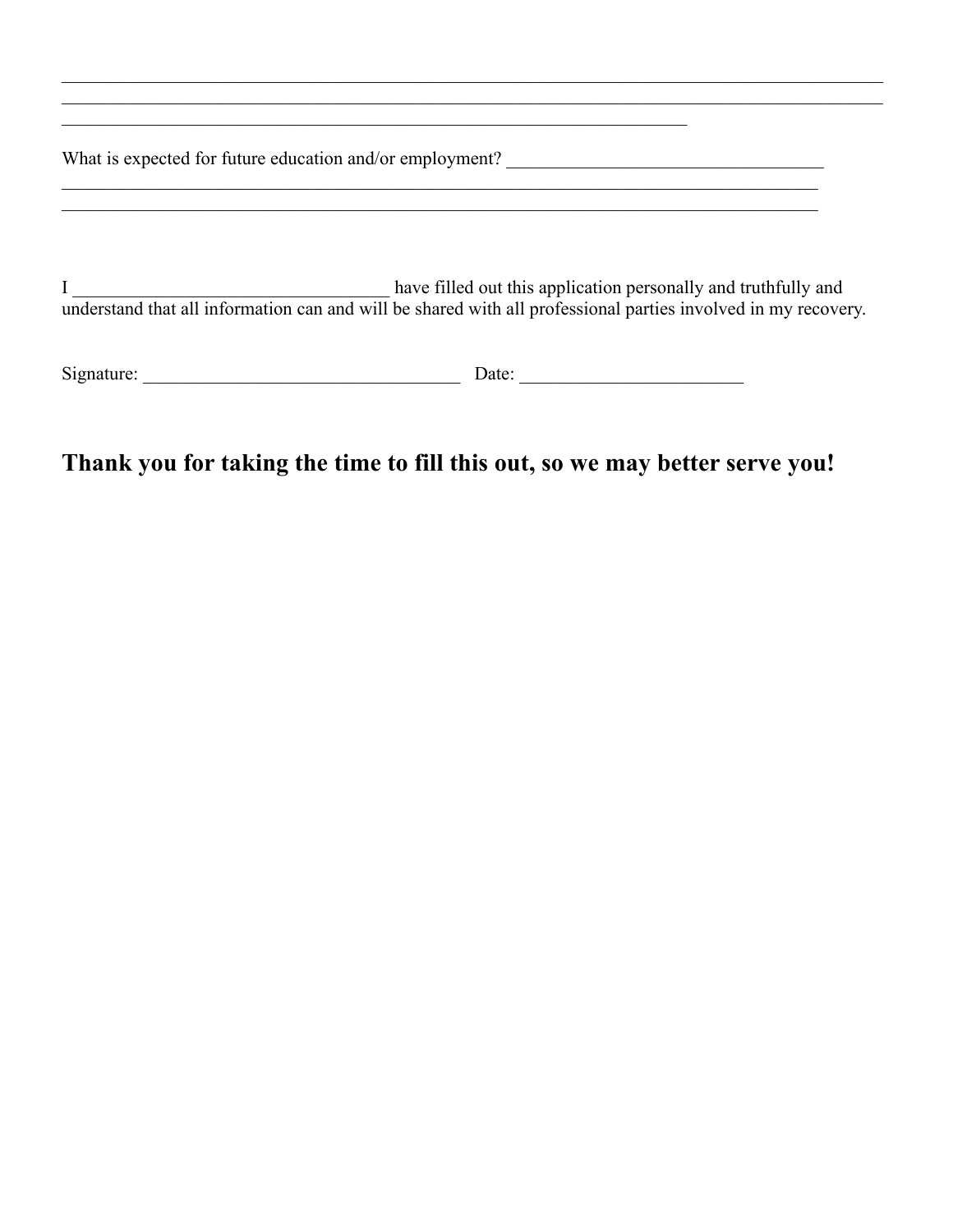

### FAITH ASSESMENT

Do you believe in God? YES NO

In a sentence or two tell us what believing in God means for you.

Have you ever committed your life to Jesus Christ?

When was that, and how has that impacted your life to this day?

Have you ever been involved in a church or religion? YES NO If yes, which one/s?

What is your current involvement in the church or your religious practice? Are you willing to explore faith in God through Jesus as found in the Bible? YES NO How might we best help you take a next step in exploring and growing in faith?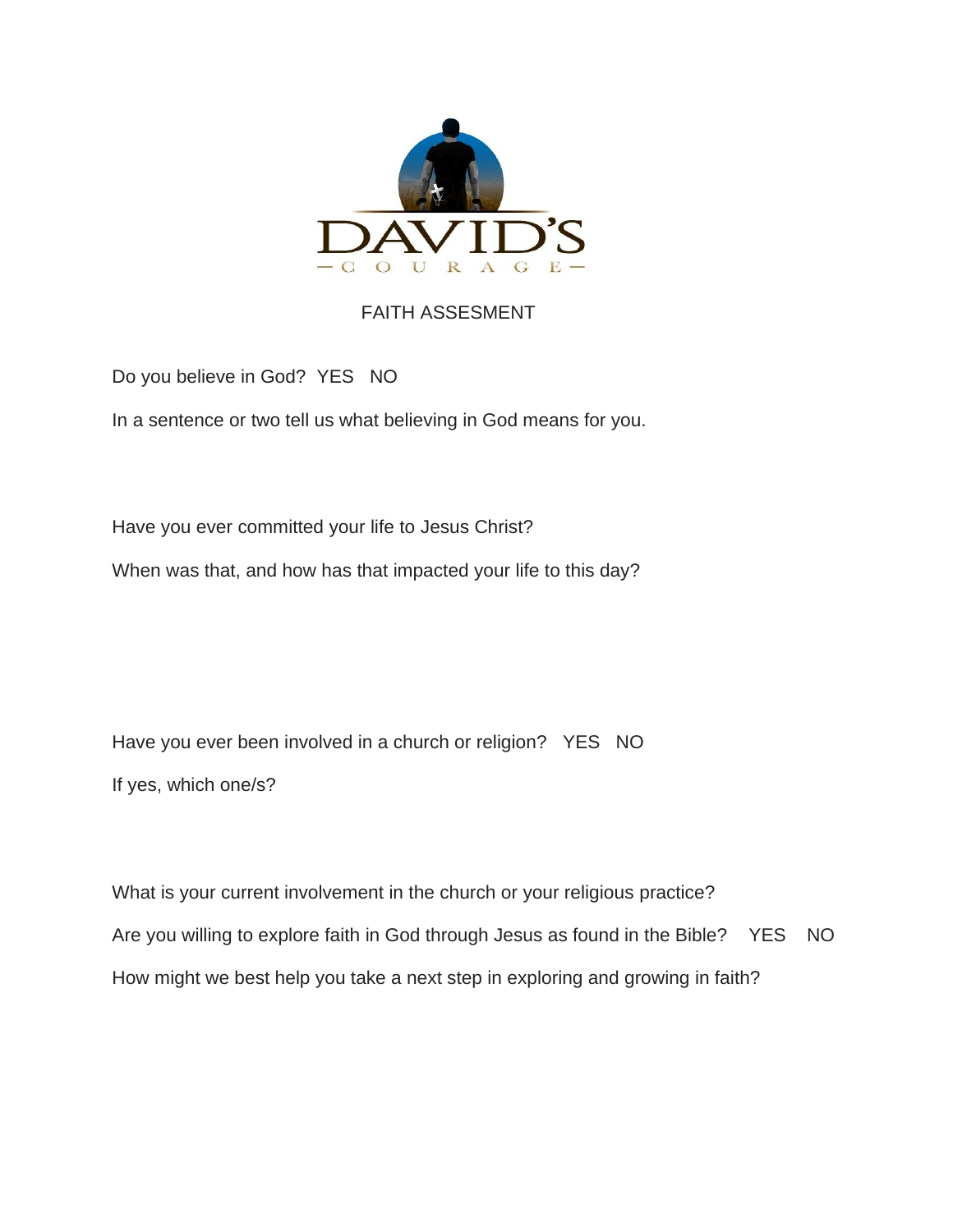

### **Recovery Phase I Agreement**

### Program breakdown:

Agreement to commit to this 9-12-month addiction recovery program

### *\* You must fully complete this recovery program to obtain the program completion certificate.*

### House Policies

- 1. Zero tolerance for gambling, drugs and alcohol or their use anywhere on David's Courage property. If residents use drugs and/or alcohol residents will be dismissed from the program immediately for a minimum of thirty days. 15-day lockdown for gambling infraction.
- 2. Zero tolerance of violence and/or threats of violence on David's Courage property. Gangster/intimidating/cell block mentality is unacceptable at this facility. Zero tolerance of racism. No foul language at any time.
- 3. No sexual innuendos or references to any sexual orientations-this may extremely agitate some of our residents.
- 4. Cell phones are not permitted in our recovery program. The house phone calls will be limited to 10 minutes per call on your scheduled day and time.
- 5. All new residents / returning residents who are new to reading the bible are encouraged to begin their journey of Faith in Christ within the Gospel of John.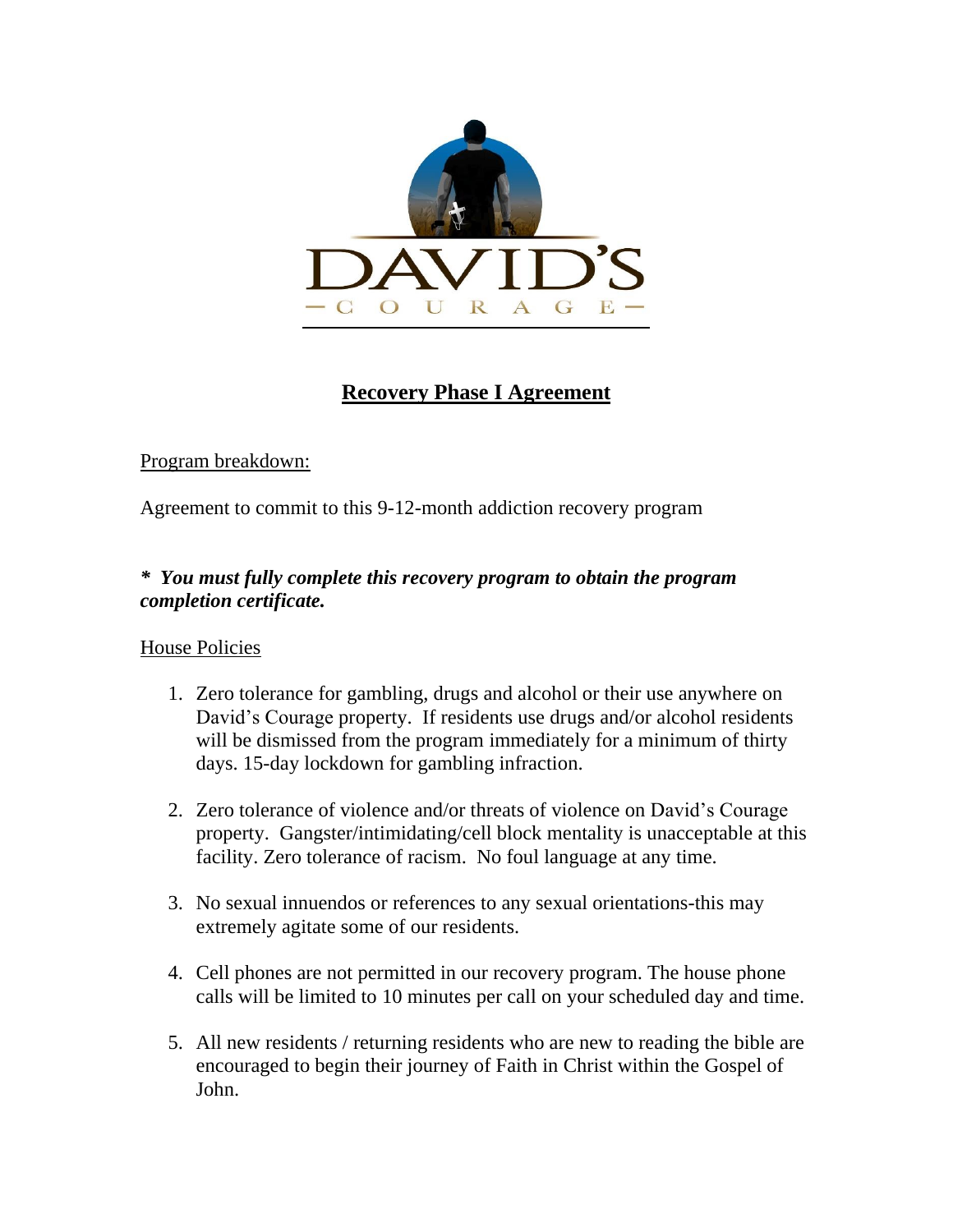- 6. There is a mandatory 30-day probation period for new residents / returning residents coming into (back into) the Phase I program. During this time, residents will be restricted to the David's Courage property and only permitted outside of house with accountability by mature resident or staff member.
- 7. No smoking in the building. A smoking area has been provided in the back of the recovery house. Cigarette butts are to be placed in the proper area and not thrown on the property. There is no smoking in front of David's Courage properties.
- 8. The kitchen is off limits to residents unless they are scheduled to help prepare, serve or clean up after meals.
- 9. Laundry is to be done on your scheduled day.
- 10.All residents must participate in daily chores including cleanup (includes cleanup of personal space and personal hygiene) and skills development.
- 11.You must make your own bed every morning before going for breakfast. Your room must be kept clean. Daily room checks will be done.
- 12.Personal belongings and/or personal bedroom may be searched at any time by staff. Staff has the authority to search your personal being if suspected of having contraband. You are subject to a breathalyzer and/or drug test whenever returning to the property.
- 13.Appropriate attire is always expected. All residents are expected to be fully clothed except for swimming activities that require a swimsuit. You must maintain proper dress code to avoid exhibitionism or voyeurism. In the event you demonstrate that you do not understand proper dress protocol, you will be informed and educated on this matter by staff. No suggestive articles of clothing will be permitted during your treatment stay. Articles of clothing with logos or messages that are alcohol, drug related or inappropriate in language will not be permitted. Sunglasses and are not to be worn in the house (groups nor services), and if you are wearing a hoodie, the hood will be left down during groups and services. Earphones are not to be used during groups or services.
- 14.Any literature other than approved literature will not be permitted during your treatment stay.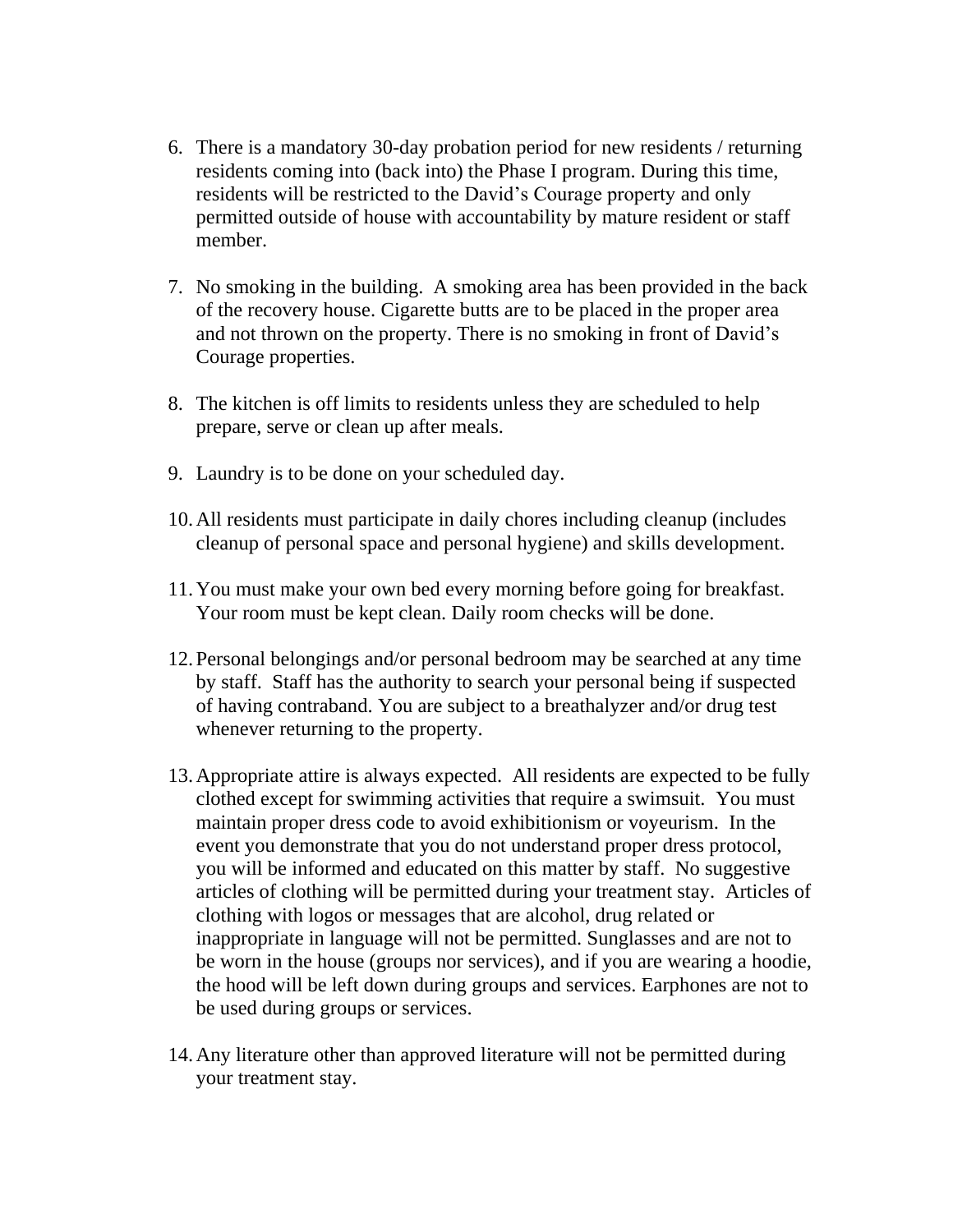- 15.Televisions are not permitted in rooms.
- 16.Attendance and participation in all group activities is required. If any resident has a problem or concern with David's Courage group activities, please bring it to the attention of staff and not in a group setting.
- 17.All scheduled program sessions & services are deemed as mandatory attendance for All residents in the recovery program (except for medical reasons, that are approved by Staff). Failure to attend will result in disciplinary action and or possible dismissal from the program.
- 18.If a resident indicates he/she is ill to the management staff, that client shall remain in-house for the day and not leave for convenience walks, program schedule or events to ensure a full recovery. Staff will document and chart symptoms and report to Nurse Practitioner as needed.
- 19.Curfew is Sunday to Saturday 10:00pm and you are to be in your individual rooms by 11:00pm. The curfew will be enforced and if curfew is broken, there will be consequences set forth by the leadership team.
- 20.Quiet time is at 10pm. Please show respect for those who rest at that time.
- 21. 11:00pm is lights out for all residents within the Phase I recovery house. Residents will be asked to proceed to their rooms for rest or study to ensure alertness for next day activities.
- 22.Residents are only permitted at the recreation center at the discretion of recovery staff.
- 23.All residents must participate in the Intrepid Phoenix exercise program unless assigned to an approved work detail program.
- 24.Phase-I residents will not be permitted to look for work during their first month in the program. The first month is to focus on you.
- 25.In any case of a discharge or suspension from the program for any reason, you will be given 1 hour to remove your belongings from the property. If the items are not removed, David's Courage will not be responsible for the items left behind.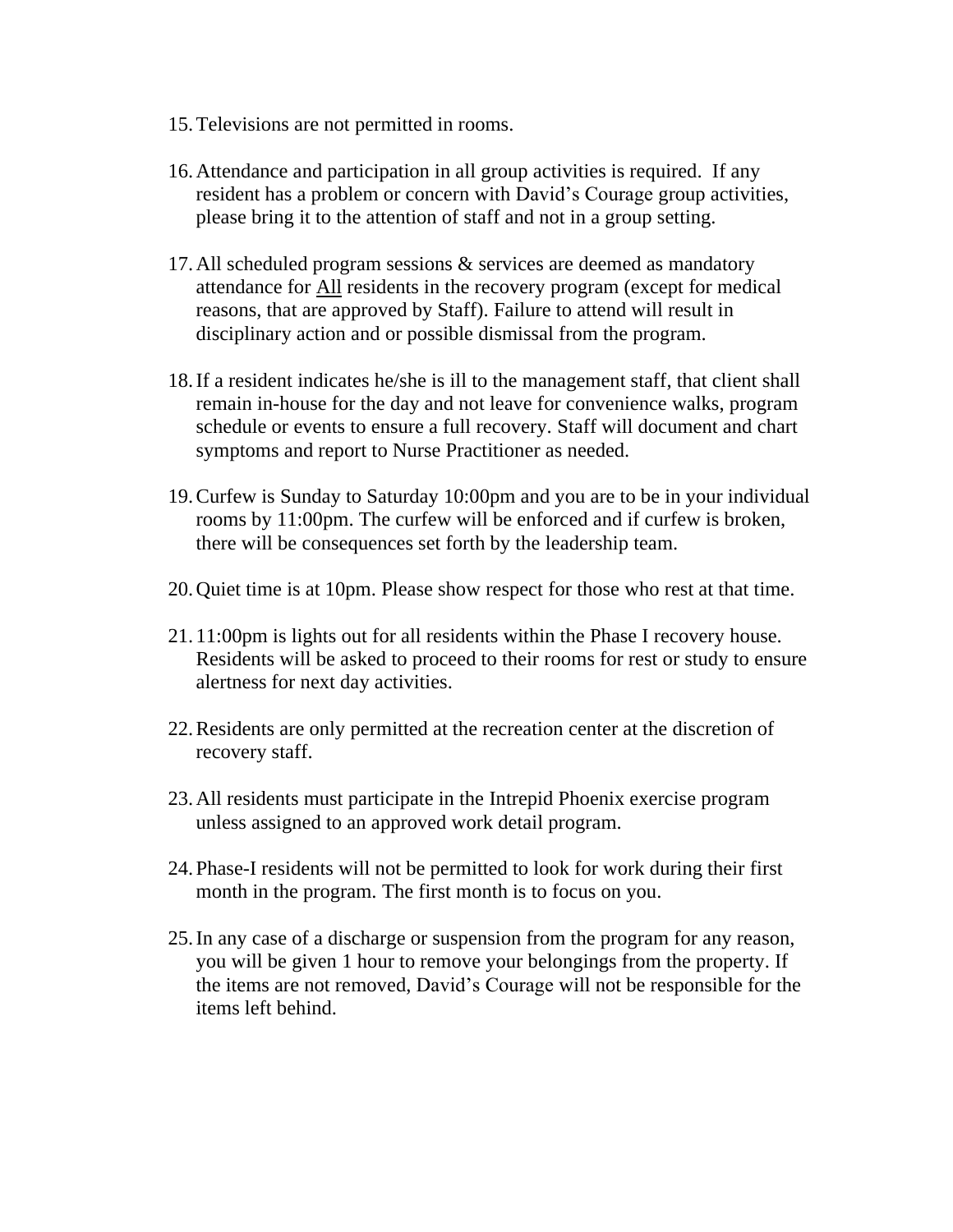- 26.All residents are to be in their room at 6:00pm each weeknight for personal study in preparation for devotion group sharing at 6:30pm. Residents are not to book meetings or calls during this time. Failure to adhere to tending to personal study at this time will result in disciplinary action.
- 27.During group share meetings, residents are to respect other residents time to share with no disruptive cross talk, debate, or derogatory comments.
- 28.All residents are asked to share during the 6:30pm group devotion time. This is not a suggestion and is for the spiritual growth benefit of all residents in the recovery house.
- 29.The 6:30pm group devotion will be active until 8:00pm. Residents are not to book call appointments until sessions end. If the session goes past 8:00pm, residents wishing to leave (if discussions endure longer than scheduled) may be excused by management staff.
- 30.Residents are to respect the spiritual guidance given to other residents from the recovery management staff and or David's Courage Ministry staff. Spiritual recommendations from management staff to residents are not to be offset by residents' opinions or influenced in a negative manner from residents. Spiritually mature residents are to support management staff, trusting they are there to help aid in the physical, emotional and spiritual recovery of all residents.
- 31.If you receive 3 disciplinary tickets, you shall appear before the leadership team who will decide whether a 30-day dismissal shall be handed out.
- 32.Phase I residents are expected to attend a local church every Sunday morning. The David's Courage van will attend a default church location.
- 33.Any extra monies are to be held for them by staff.
- 34. It is every resident's responsibility to help manage utility costs. When a room is unoccupied, please turn off all the lights. Thermostats are to be operated by staff only. Room temperatures are to be kept at 70 degrees during the winter and 72 degrees during the summer unless otherwise specified by David's Courage staff.
- 35. Visitation after the initial 30-day assessment will be scheduled in advance and not considered family therapy. Visitors are limited to approved family members and individuals on your visitors list.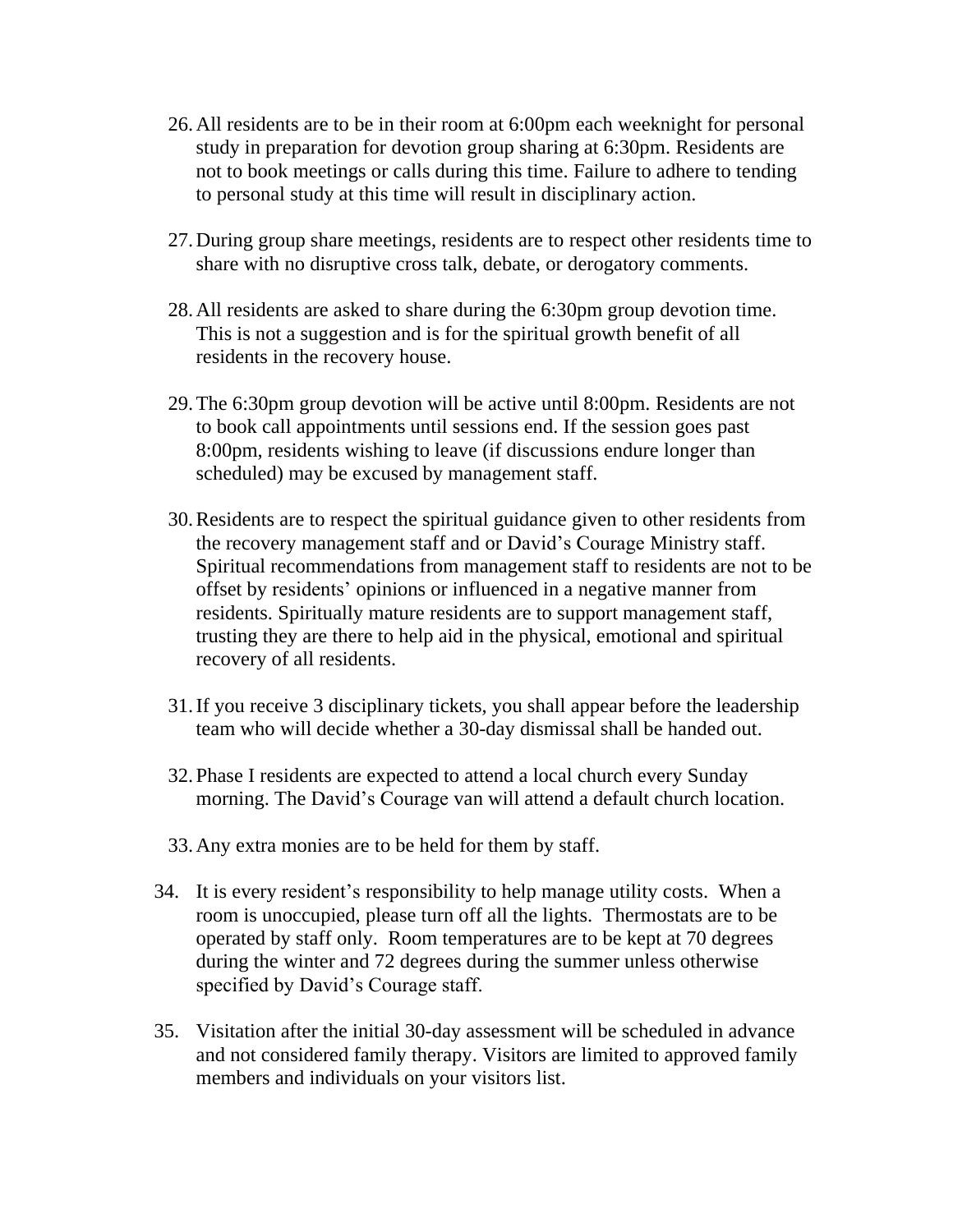

 **Recovery Phase I Agreement**

**I have read, understand and agree to abide by the House agreement.**

| <b>Residents Signature:</b> |  |
|-----------------------------|--|
|                             |  |

Staff Signature: \_\_\_\_\_\_\_\_\_\_\_\_\_\_\_\_\_\_\_\_\_\_\_\_\_\_ Date: \_\_\_\_\_\_\_\_\_\_\_\_\_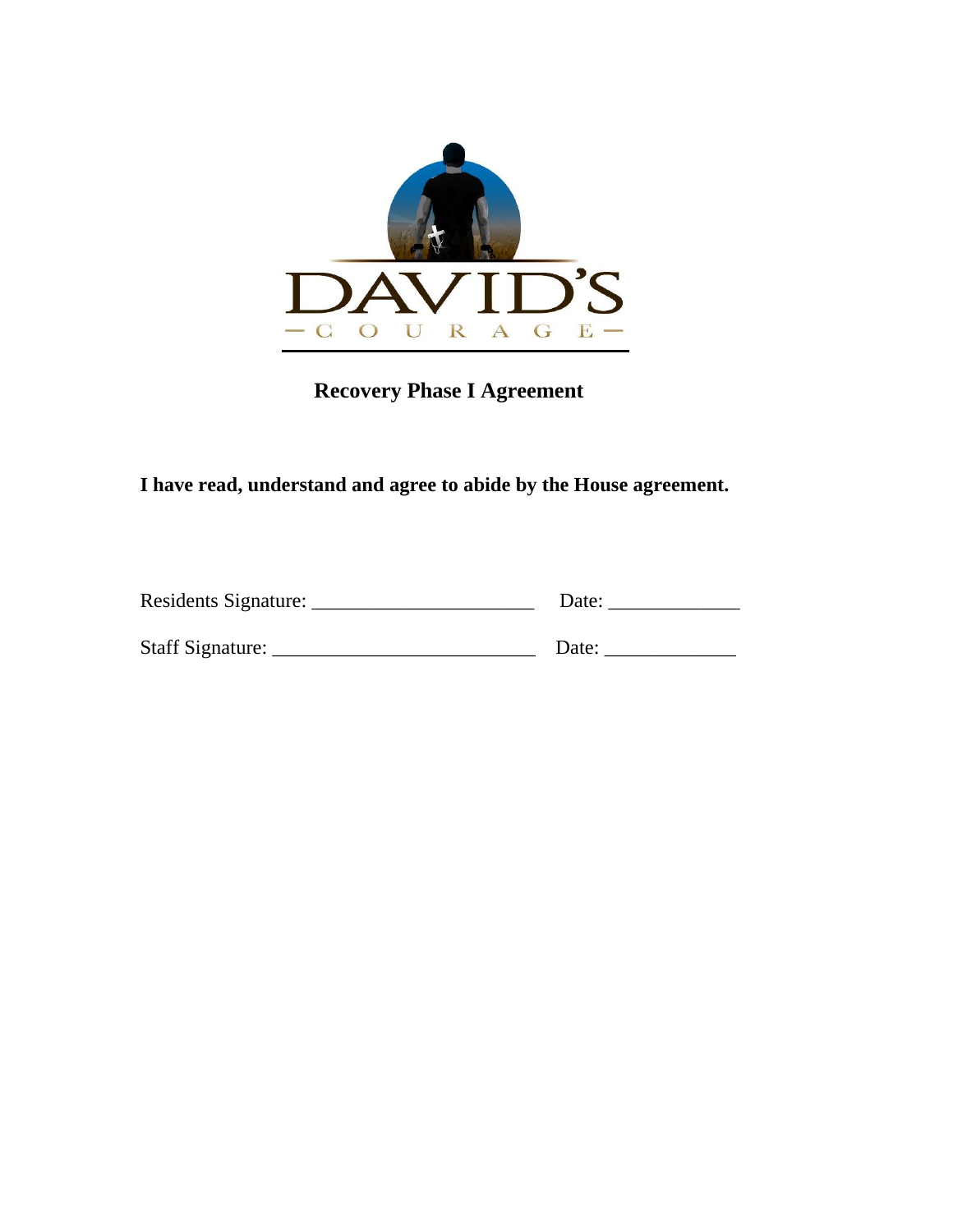

## **Recovery Program "No Dating Policy"**

Romantic relationships during a time when you are recovering from life controlling addictions can be detrimental to long term recovery. It is understandable that relationships and romantic feelings arise among those with whom you spend the most time; therefore, David's Courage has implemented a "no dating policy". This means that the commencement of a dating relationship during your stay in the addiction recovery program is prohibited. Under no circumstances will anyone be permitted to spend time alone with the opposite sex. Dating while in the program distracts your attention from dealing with issues. This then places the focus on another person which can be an unhealthy transference.

\**Those entering the program already involved in a long-term relationship will be given guidance and counseling to help foster healthy commitments especially relationships involving marriage and/or children.*

Healthy relationships are an important part of a healthy lifestyle.

**I have read and understand the David's Courage "No Dating Policy".**

\_\_\_\_\_\_\_\_\_\_\_\_\_\_\_\_\_\_\_\_\_\_\_\_\_\_\_\_ \_\_\_\_\_\_\_\_\_\_\_\_\_\_\_\_\_\_\_\_\_\_\_\_\_\_\_\_

\_\_\_\_\_\_\_\_\_\_\_\_\_\_\_\_\_\_\_\_\_\_\_\_\_\_\_\_ \_\_\_\_\_\_\_\_\_\_\_\_\_\_\_\_\_\_\_\_\_\_\_\_\_\_\_\_ **Residents Signature Date**

**Staff Signature Date**